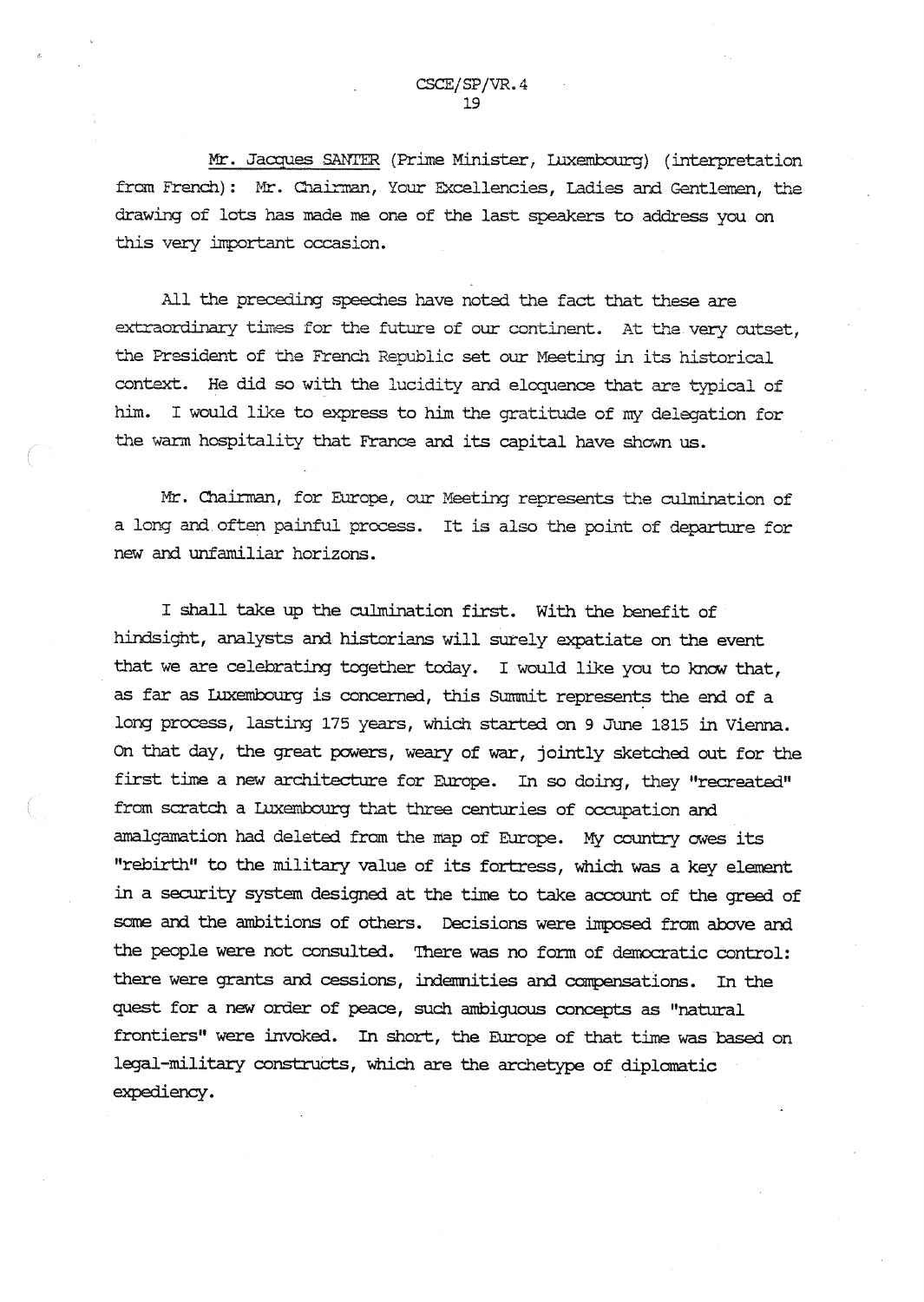The Vienna Final Act, with its 129 articles, ensured an order of peace which arbitrarily prolonged a centuries-old discrimination- among the large countries, which advanced for themselves alone the claim to "be Europe". The medium-sized countries could not make their voices heard. They were not even parties to this Act. The absence of any reference to the people who were supposed to live in this new Europe meant that the new order of peace inevitably underwent tensions over the years and subsequently crises that led, in the end, to terrible wars. Today we have a genuine opportunity to put an end to this legacy for once and for all. flюге are three positive features of the Vienna Congress that recur 175 years later:

- a certain respect for territorial integrity,
- the virtues of conference diplomacy; and
- a style of confidential contacts and confrontations.

When, on 1 August 1975, the Heads of State or Government of the thirty-five countries of Europe, the United States and canada signed the Helsinki Final Act, a slow process of "divorce" began that we have ratified here. As a matter of fact, it took fifteen years and many<br>dramas, despite the solemn commitments made, to get rid of the last vestiges of the old order based on force and intimidation. The Helsinki Final Act, criticized by some and manipulated at tires by others, today emerges as the constitution of the "Greater Europe" that we are now building together.

I must therefore express our gratitude to all those who have striven, from the outset, through the meanders of a long list of conferences, to achieve the results that we will adopt tomorrow. I would also like to mention the courage and abnegation of all those in Central and Eastern Europe who have tirelessly worked, sometimes at the cost of their lives, to secure the application of the principles that their Governments had solemnly endorsed. We cannot mention them all, but Sakharov, Havel, Hayek and the leadership of Solidarity among many others will surely remain the outstanding figures of the dynamic process set in motion fifteen years ago in the capital of Finland.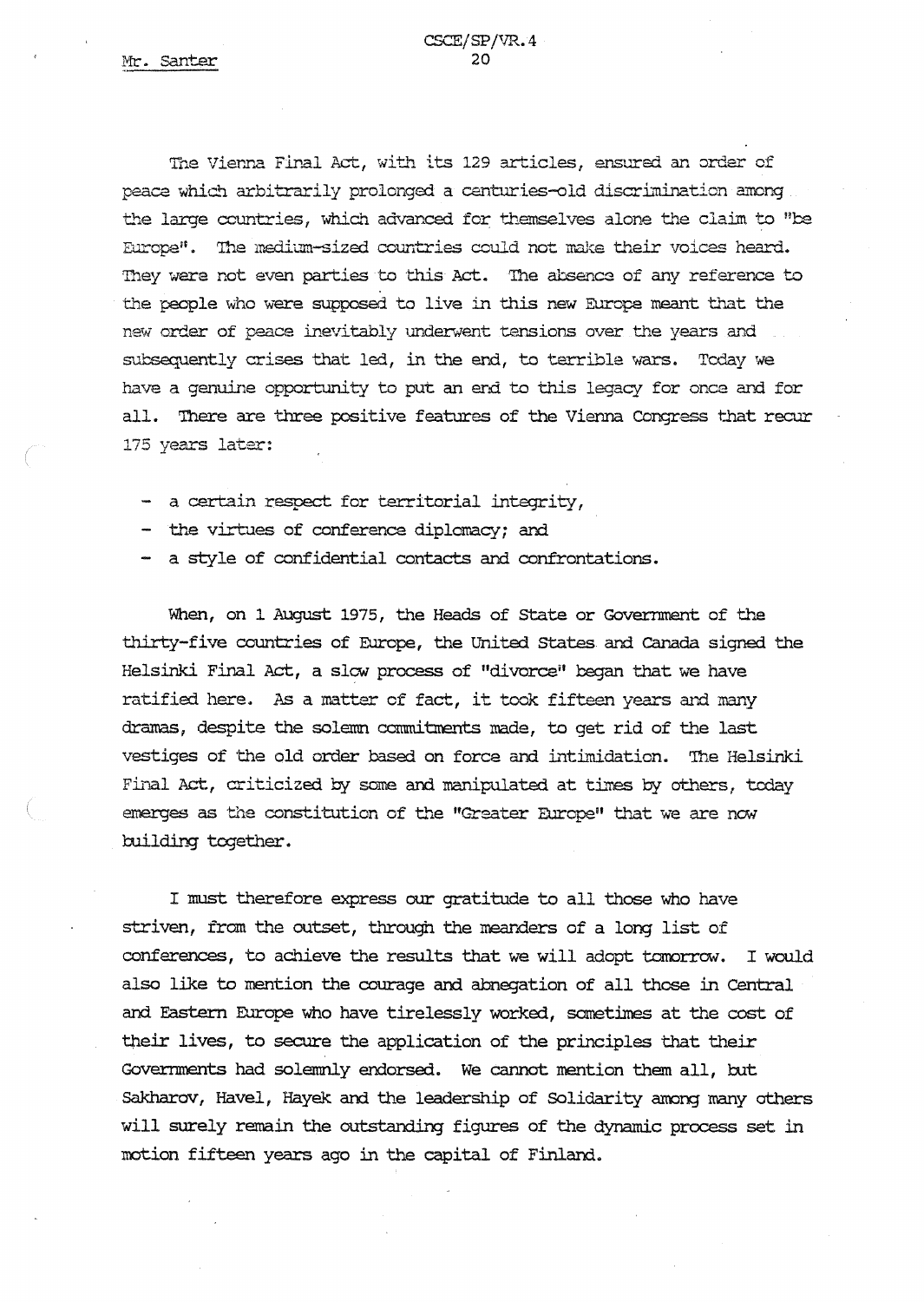For inxembourg, today is also the point of departure for new and unfamiliar horizons. ву virtue of its three-fold structure, the CSCE process meets all the conditions necessary for a "second rebirth" of Europe:

- it enshrines first the equality of all States, whether large, medium-sized or small;
- it ensures their security and their sovereignty by protecting them from any large-scale surprise attack;
- it advocates at all times respect for the rule of law and democratic institutions;
- it holds the defence of the individual, his basic rights and cultural aspirations above all other considerations;
- it lays the foundations, on the basis of a social market economy, for economic, industrial and scientific co-operation throughout Europe; and
- finally, it is called upon to contribute to preserving our way of life.

The CSCE process has clearly won its spurs in the field of the defence of human rights. What government today would ever dare to try repressing or intimidating its citizens after the peaceful demonstrations that took place on Venceslas square in Prague, at Gdansk naval shipyards or on the streets of Moscow? Martial law, censorship, jamming, the seizure of books and publications, the banning of all religious activities, anti-semitism, the prohibition of marriages, the prevention of family reunions and travel restrictions are among the violations which until quite recently still affronted our consciences. And, in truth, without freedom there could be no real peace in Europe. After the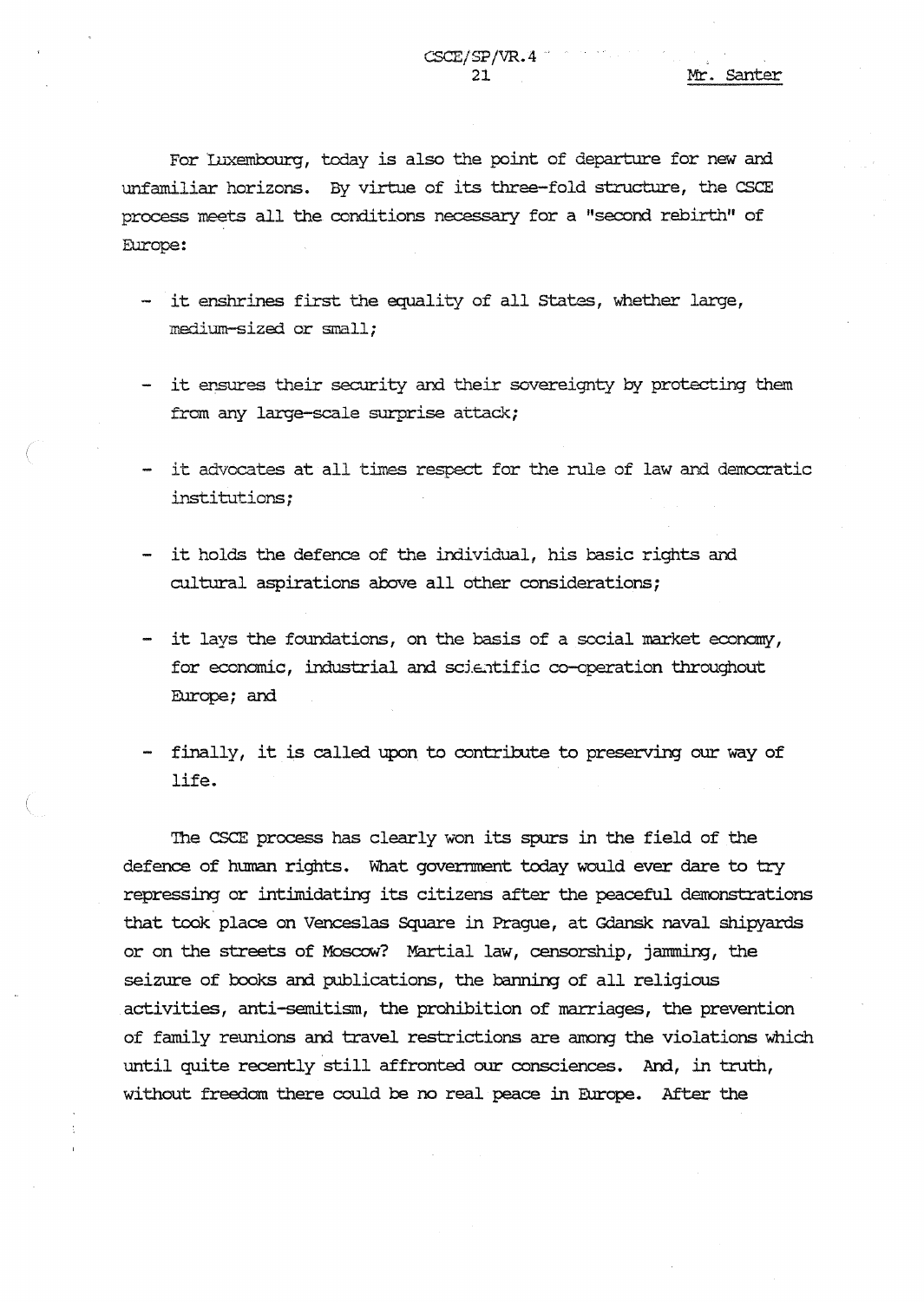peaceful revolutions of that amazing year of 1989, peace is now within our grasp. And in order to consolidate it, the way is clear:

First, we must continue to implement the principles of the Final Act wherever there are shortcomings, whether it be guarantees ensuring the hasic rights of the individual'or, above all, the aspirations of the minorities and ethnic groups living within cur continent;

Secondly, we must continue the process of disarmament. Current mandates give us full authority to do so. Our goal is still peace with less armaments and more security for all. Тhe signing yesterday of the first disarmament agreement on conventional weapons and the adoption of a new package of CSBMs show the way in that respect;

Thirdly, in the area of relations between States, the establishment of a Conflict Prevention Centre and the work to be undertaken soon on agreed principles for the peaceful settlement of disputes, represent a qualitatively new departure;

Fourthly, as far as cultural co-operation is concerned, the neeting next Spring in Cracow should raise the last remaining barriers and restrictions in this area. Вeyond that, it should lay down ground rules that would foster nore joint ventures. Being designated as the European capital of culture for 1995, Lizcembourg will spare no effort to put on a whole panoply of events so that for twelve months we resily will be the cultural focal point of the continent of Europe;

Fifthly, and finally, we must now put all our energies into ecnomic, industrial and scientific co-operation. The dogmas derived from outdated ideologies being now superseded, the acceptance by all of the workings of a social market economy provides the framework for projects of common interest throughoût the continent. I am delighted in this context at the fact that very interesting ideas were put forward for energy by my colleague from the Netherlands, Ruud Lubbers, and also by Jacques Delors.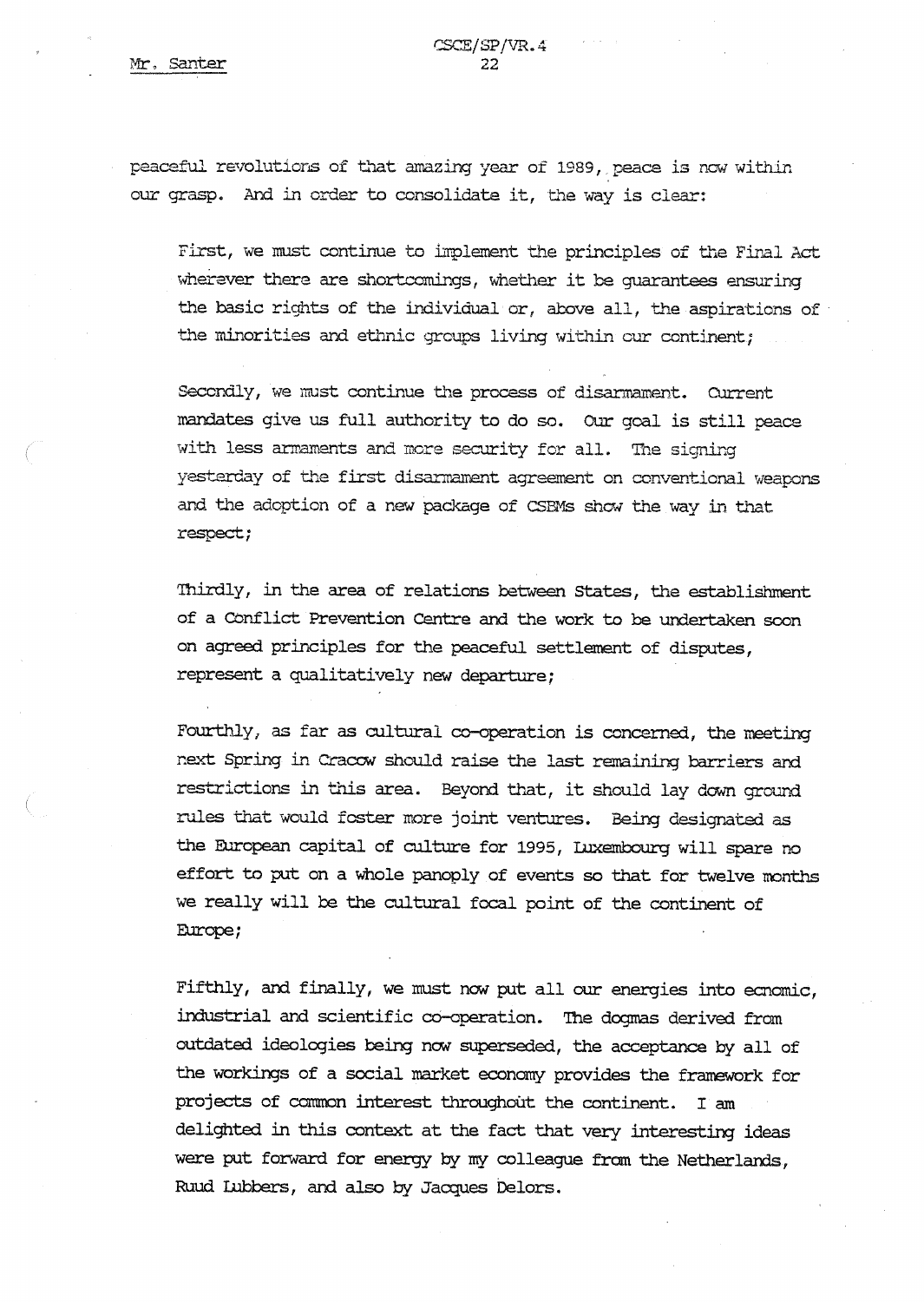In general terms, our priorities should be these: in the short term we have to provide a viable way of life for the peoples of Central and Eastern Europe who have been exposed to the vicissitudes of change because of their restructured economies and the increasing cost of energy.

I would like to stress that in future we must add a new principle in Europe: the duty to show solidarity.

All our societies are based on solidarity. It is also the basis for the process of European integration, in which we have been engaged for more than thirty years. This is much more important than making our by-laws agree. In a few weeks, my country will have the privilege of assuming the Presidency of the European Communities. The response of the twelve to this duty of solidarity towards our new partners in Central and Eastern Europe will be a test of our credibility. And, therefore, it must be one of our priorities. Which leads me to conclude by stressing, if there is any need to do so, the value of the three institutions that are complementary to those which we are setting up today. These three institutions have been largely responsible for the success of what we started fifteen years ago in Helsinki, and we are sure that their role in the future will be no less important.

- Firstly, the Atlantic Alliance: this defensive pact is the free union of sixteen sovereign countries. Faithful to its first vocation but renewed in its structures and means, the Alliance will be an integral part of a future system of co-operative security throughout the continent. It is through NATO that we can guarantee the basic premiss essential to European stability: the presence of American and Canadian forces.

Secondly, the Council of Europe: this is the oldest of the European institutions and in tomorrow's world it will remain the primary guardian of the basic rights of the individual in Europe. Growing as it is year by year, it is now a very important partner in the establishment of new institutions in the young democracies of Central and Eastern Europe.